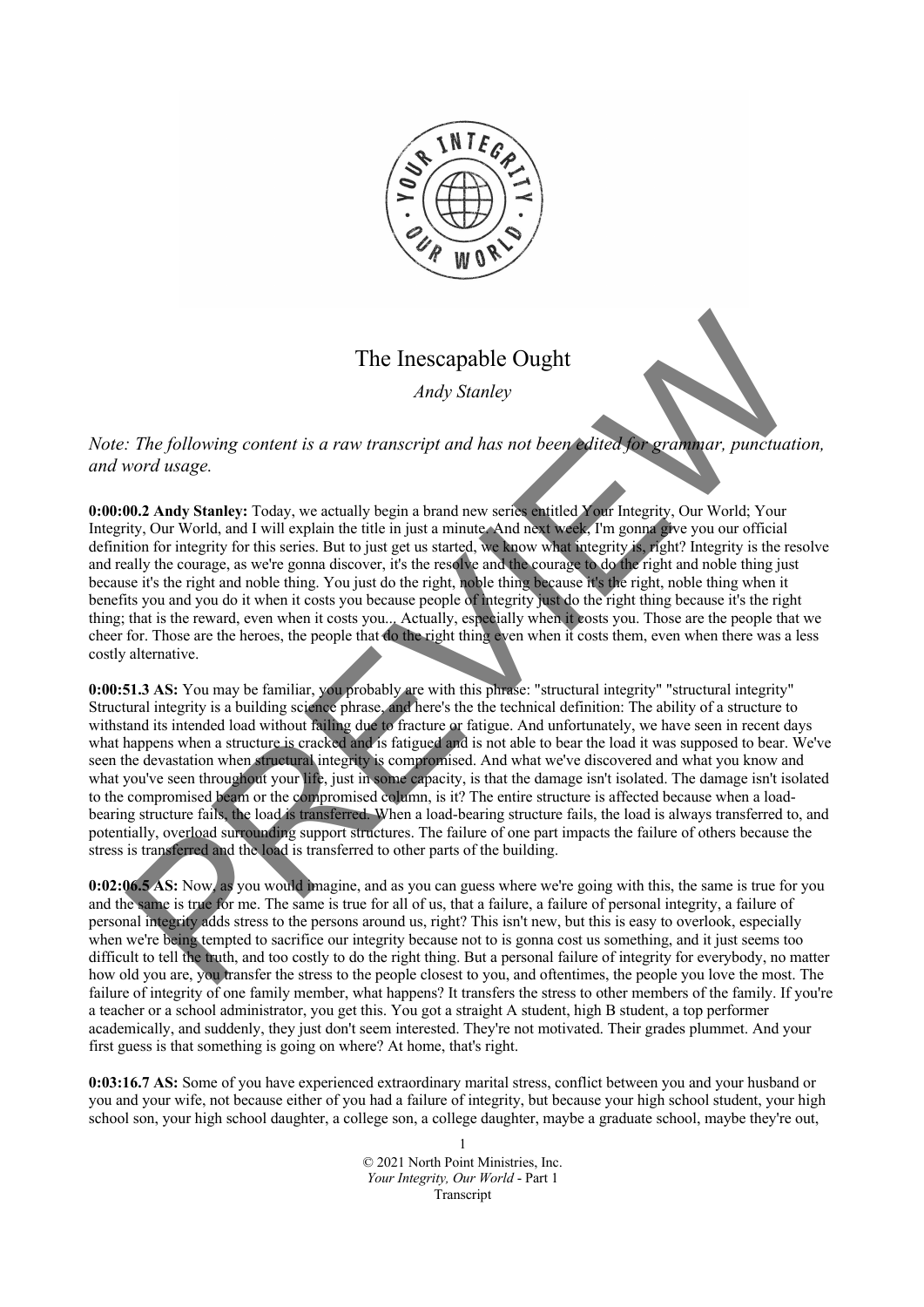

maybe they're married and there's been a failure of integrity with one of your kids and it's created... You feel the stress of that. It's connected to you. And it's creating more stress, even in a relationship because you can't agree on how to respond how to discipline, how to embrace or to stand back from a son or a daughter because of the decision they made that really had nothing to do with you. Companies, we've seen this. Entire companies have imploded because of the decision of a CEO or a leadership team, where hundreds and hundreds of people lose their job. Fostering, I was... Foster parents, gosh, we've seen this up close and personal. That failure of integrity with a father or a mother or both parents, it just... It causes kids to spiral. It creates, in some cases, generational problems, generational poverty, generational drug addiction.

**0:04:22.3 AS:** The point is simply this: The load, we just can't kid ourselves, the load is always, always, always transferred, that the consequences are never isolated, that your personal failure of integrity impacts some other persons. But your integrity, when you maintain your integrity, when we maintain our integrity, when I maintain my integrity, it also impacts some other persons, as well. So this is a really, really, really big deal. In fact, when we think about our community and our nation, our world, our families, I don't know of anything that's more important corporately, nationally. That's our title: Your Integrity, Our World. My integrity, our world. Your integrity, your family, your community. My integrity, my family, my world. This is one of the reasons why integrity is actually a universal expectation. And this is very interesting. This is what makes a hypocrite out of all of us. We're gonna talk about that, I think, in week three, so don't miss week three, 'cause everybody loves to be called a hypocrite. If it's been a while, don't miss week three, right? they're married and there's been at failure of integrity with one of your kids and it's recard. You feel the standay to define the standay in the beach with standay to the standay to the standay they not the standay by the

**0:05:31.7 AS:** Here's the thing: We all, we may opt for loopholes. In other words, I might look for a workaround or a loophole so I don't have to tell the whole truth or so I don't have to be completely transparent or so that I'm not completely honest. We might look for loopholes and we might make excuses when it comes to our personal decisions, but here's what I know about you, we've never met: You expect integrity from the people closest to you and people around you. You expect it from your leaders, your preachers and your teachers, your spouse, your boss, your employees. You expect integrity from the people around you, whether you're a person of integrity or not. Or just to be sort of crass: Thieves don't expect to be stolen from. They're like, "What?" "Well, you stole from me?" "Well, yeah." "Well, I didn't expect that." "Well, you do it." "It doesn't matter what I do. I did not expect that from you," right?

**0:06:18.4 AS:** Unfaithful spouses do not expect to be cheated on. And don't raise your hand on this one, okay? But when you were in school... Not that one, we're moving on, or that one. Or this could be... This day could end very differently than you anticipated. But when you were in school, again, don't raise your hand, guys, in school, if you ever cheated on middle school or elementary school, maybe middle school, high school, college, you cheated on a test, and you cheated on the test and you got by with it, nobody caught you, and you made a better grade than you were supposed to make. And then you get your test paper back, imagine this, this didn't happen to any of us, but imagine. So you've cheated, you got by with it, you're like "Man, I made a B? Shouldn't have made a B, should have passed it." You're looking at your grade. And you start looking at your test paper and you realize your teacher misgraded the paper, and you got cheated a couple of points. What would you have done? Oh, well, no, you would have marched right up there to his or her desk and said, "Hey, you misgraded, you took a few points away that you need to give to me." It didn't matter that you cheated to get them, you expected your teacher not to cheat even though you're a cheater. Like I said, this eventually makes hypocrites of all of us.

**0:07:29.2 AS:** And I know none of... This doesn't apply to any of you, but those employees that waste time at work, not us, but there are... This happens. This happens, there are people who just they shop online at work, they do all kinds of stuff, it's crazy. Yeah, they waste... They're eating up their employer's resources, wasting time at work, but, and they never tell their employer, right? But when the paycheck comes out, when the hours are totaled up, when they get their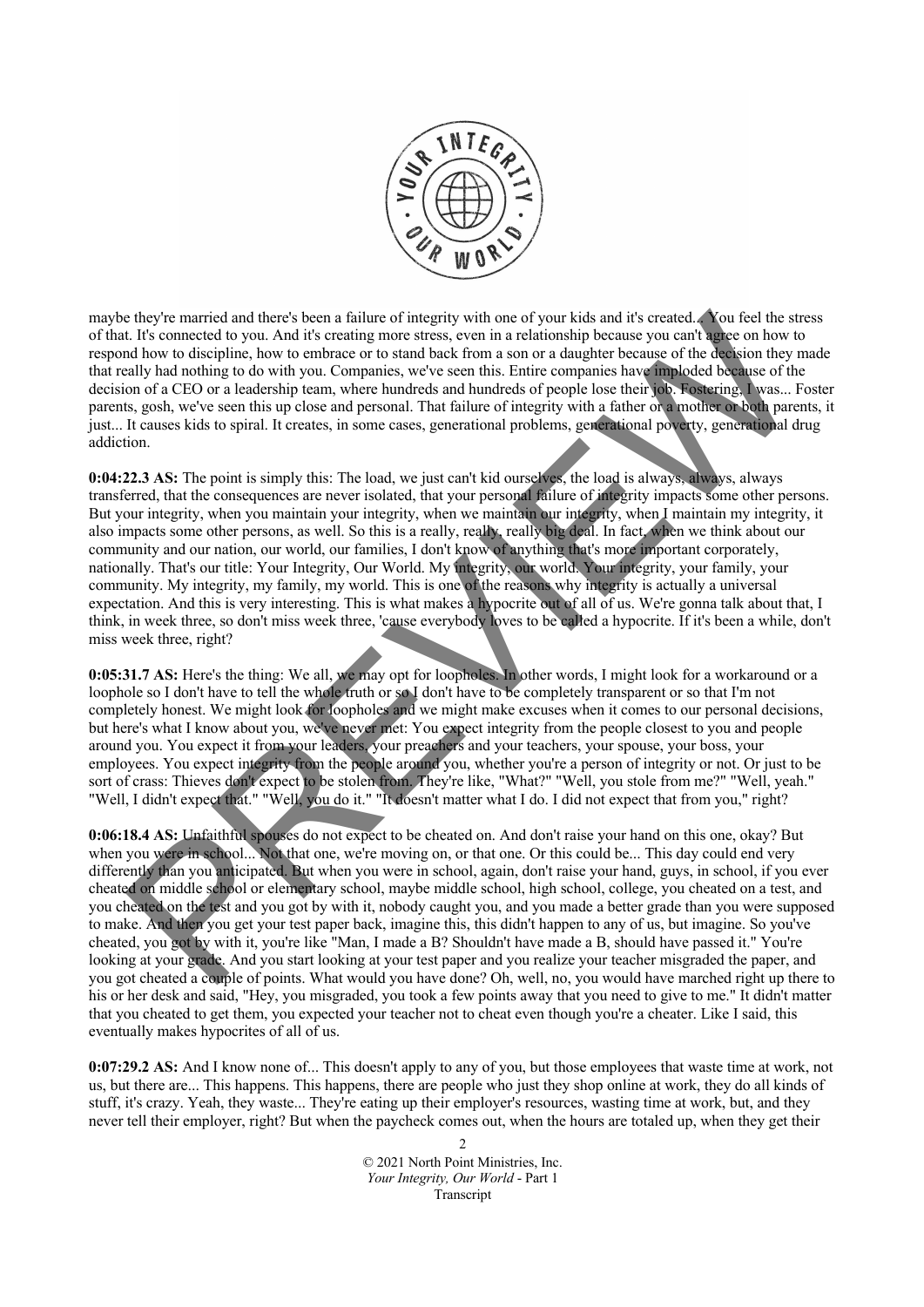

check every couple of weeks, they expect for the employer to pay them exactly what they agreed to. I may cheat you at work, but by golly, if I think you've deducted something from my paycheck, or you didn't count hours, I am in your face. Why? Because regardless of our personal integrity, regardless of our consistency, it's a universal expectation. It's an inescapable expectation. And all of that brings us to something extraordinarily significant.

**0:08:23.0 AS:** And this is a little deep. For some of you who have been waiting for something deep, this is it. Okay, this is deep. And this is what we're gonna talk about for the next few minutes because I didn't even plan to include this in the series, but as I worked through this content, I thought this is so foundational, and even though it's somewhat introductory, this is what I wanna talk about the next few minutes because this whole idea of the duplicity, the expectation we have of others that we don't even have of ourselves, to some extent, it points to something so foundational when it comes to our lives and so foundational when it comes to integrity. Integrity, the whole idea of integrity, assumes and ought to, we readily appeal to, that we assume everyone around us is accountable to. Let me read that again: That integrity assumes, and then the fact that you just expect people to tell you the truth, they signed the contract, they're gonna follow through, integrity assumes and ought to, you just ought to do that, that we readily appeal to, you didn't do what you ought to do when you talk about that, that we assume everybody around us is accountable to. every couple of weeks, they expect for the employer to pay them exactly what they agreed to [may cheat your sect of the may be several the state of the may be several in the state of the may be several in the state of our

**0:09:32.0 AS:** You lied to me. You lied to me. Implication even though we've never discussed the pros and cons of lying. I just assumed you know you're not supposed to lie. We've never talked about it. We've never sat down before we signed the contract and said, "Okay, before we go through this contract, let's talk about what's right and what's wrong." You don't do that before you sign a contract. You don't do that before you enter into a relationship because you just assume people know what they ought to do and what they ought not to do, and they're assuming the same thing about you. You lied to me. You lied to me. "Well, yeah, but we never talked about whether lying is right or wrong." "Well, I just assumed you know you're not supposed to lie." Now, I didn't decide lying is wrong and you didn't decide lying is wrong. Everybody just knows, don't they?

**0:10:15.2 AS:** Here's something you rarely hear. I hope you've never heard this. I'm not suggesting you say this, but here's something we rarely hear: "Yes, I lied to you, so what? Why, well... Why are you making such a big deal out of this?" But if there is no objective, outside of us sense of justice, injustice, right or wrong, think about this: Why make an excuse for our behavior? "I cheated. Yeah, I cheated. So what? What's the big deal? Yeah, I lied to you, yeah. Well, why are you making such a big deal out of that?" Well, what we usually hear is, "I didn't lie. I didn't lie." Implication: Lying is wrong. I didn't lie.

**0:10:53.9 AS:** So we're gonna talk about this next time. We lie about lying so people won't think we're liars. Let me go over that again: We lie about lying because we don't want people to think we're liars because we know there's something wrong with being a liar, even though we did it anyway. Somehow, we just know, right? Now, what we might hear, what probably all of us have said at one point is: "Now, the reason I lied is... Let me tell you why I lied." But why not just decide lying is not wrong. It'd be a lot easier. Then you don't have to make excuses. You go, "Yeah, I lied. Yeah, I cheated. Yeah, I was unfaithful. Why are we even talking about this? I mean, come on. You're holding me to an account. You're holding me accountable to a standard you just made up. Somewhere along the way, you just decided lying is wrong, cheating is wrong, unfaithfulness is wrong. You just made that up. That's your standard. That's your truth. That's not my truth. You can't hold me accountable to a list of things you just made up. Besides that, we never went over them. We never sat down and we never even covered this stuff. So you have no right, you have no right to hold me accountable to some standard of right and wrong, just and unjust that you just made up any more than I have a right to hold you to my standard."

**0:12:12.2 AS:** But we know better. It's inescapable. We just know better. We throw those things out as excuses from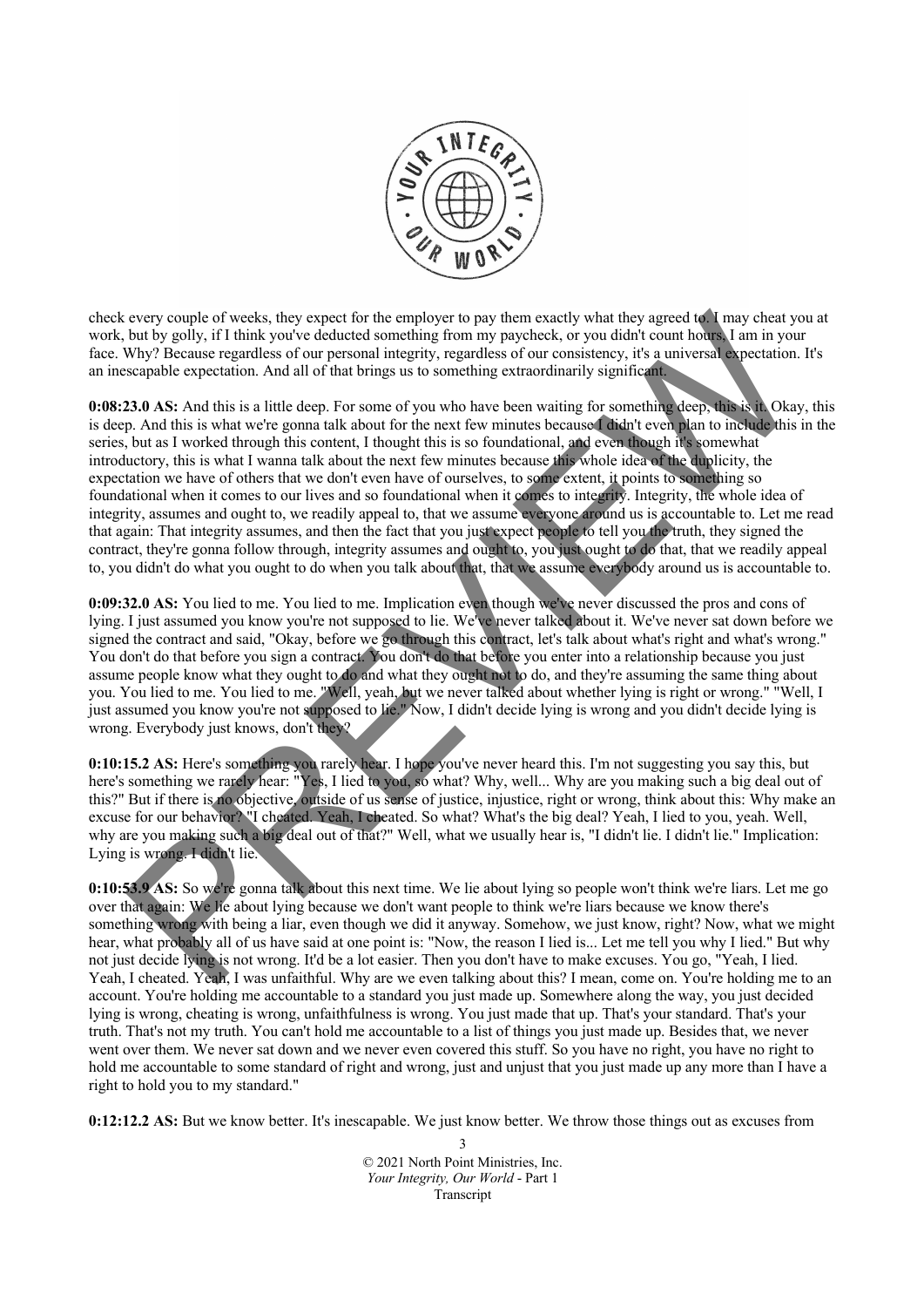

time to time. But somehow, we just know better because if we're gonna see, there is an ought to that stands outside of you and over you that didn't originate with you. It just is. There is an ought to. And again, it's not applied universally the same way in every culture and every season or in every, in a generation. But there is a general sense of ought to that stands outside of you, you did not make it up, and over you that didn't originate with you or me, and we can't escape it. Now, here's, again, the hypocrisy, it's just amazing. We've all done this. We might deny the existence of ought to with our actions because we don't always do what we ought to do, right? We may deny this universal sense of ought to with our personal decisions because I know I ought to, but I'm not gonna do what I ought to, and I know I ought not do that, but I'm gonna do it anyways. So we may dismiss and deny that there's some universal sense of ought to with our actions, but never with our reactions. We react to ought to whenever someone doesn't do what they ought to, and it hurts us, or it hurts someone that we love.

**0:13:43.0 AS:** Now, so what does all this have to do with integrity? Everything. And here's what it has to do with it: If there is no ought to that stands outside of you and holds sway over you, in other words, if that doesn't even exist, and if you're someone who just believes that the material world is all there is and nature's all it is, I understand that. You have good reason. There's good arguments we made for that. But if that's your worldview, if there is no ought to that stands outside of you, that holds sway over you, that holds you, to some extent, accountable, then integrity, let's not kid ourselves, integrity is nothing more than a tool that you use to get your way until it gets in the way, and then we just throw it away, and we just do whatever we want to. "But you promised, you promised." "You're right, I promised. And when I made that promise, I meant it, but I don't wanna do this anymore. I just don't want to." "But you promised." "I know I promised. And I'm telling you, in the moment, I meant it, but I don't wanna do this anymore." When integrity is anchored to nothing more than courtesy or societal expectations, it's so fragile and we just discard it when it's inconvenient, when it gets in the way. And why not? This is not anchored to anything, but my opinion. You signed the contract. I signed the contract, and when I signed the contract, I intended to keep the terms of the contract. But hey, a bigger opportunity has come along, so I'm out. time. But somehow, we just know better because if were gonna see, there is manualit to the standard state<br>of origy our that didn't originate with you. It just is. There is an ought to. And again, if s not ap-he duriversal<br>

**0:15:25.5 AS:** Now, let's think about this as... This is so disturbing, isn't it? I know it's... Anyway, sorry. So I want us to think for just a minute about this at a national level because the implications of this just go on and on and on. If there is no ought to that stands outside of us and holds sway over us, integrity is reduced to a tool government uses to get its way until those particular rights and wrongs and justice and injustices get in the way. And then whoever controls the government just decides I don't know, "From now on, this is right and that's wrong 'cause we just make it up." So determining what's at the bottom, and again, whether you're atheist or not, a religious person or not, a Christian person or not, this is for all of us. This impacts all of us. This impacts all of us everyday. This impacts all of us today. Before this day is over, this dynamic is gonna come into play in your life. In fact, for some of you, it's coming into play right now because you're thinking, "Why is he talking about this? Because I've had my mind made up and I'd sort of built up a case and built a case for what I'm gonna do and got a head of steam. As soon as this is over, I'm gonna go out there, we're gonna have that conversation and I'm gonna do what I ought not do. And he's talking about this, how did he know?" Your husband called me. [laughter] That, no, I... This is just because this is just the reality we wrestle with every single day.

**0:16:37.4 AS:** This tension isn't gonna go away. So determining what's at the bottom or the foundation of integrity, if there's an anchor at all, what it's built on, has huge ramifications. Because if integrity is not connected to anything, if it's not supported by anything that actually exists, if it's not grounded in anything other than our opinion, and if it's not grounded, specifically, as we're gonna see, in the Divine, then again, let's not kid ourselves. Integrity. Integrity, what's right and wrong? Ought, ought not, just, unjust, noble, virtuous. It's fluid, right? It's fluid. It will be defined and redefined by personal and public opinion. It's just gonna be defined and redefined by majority rule.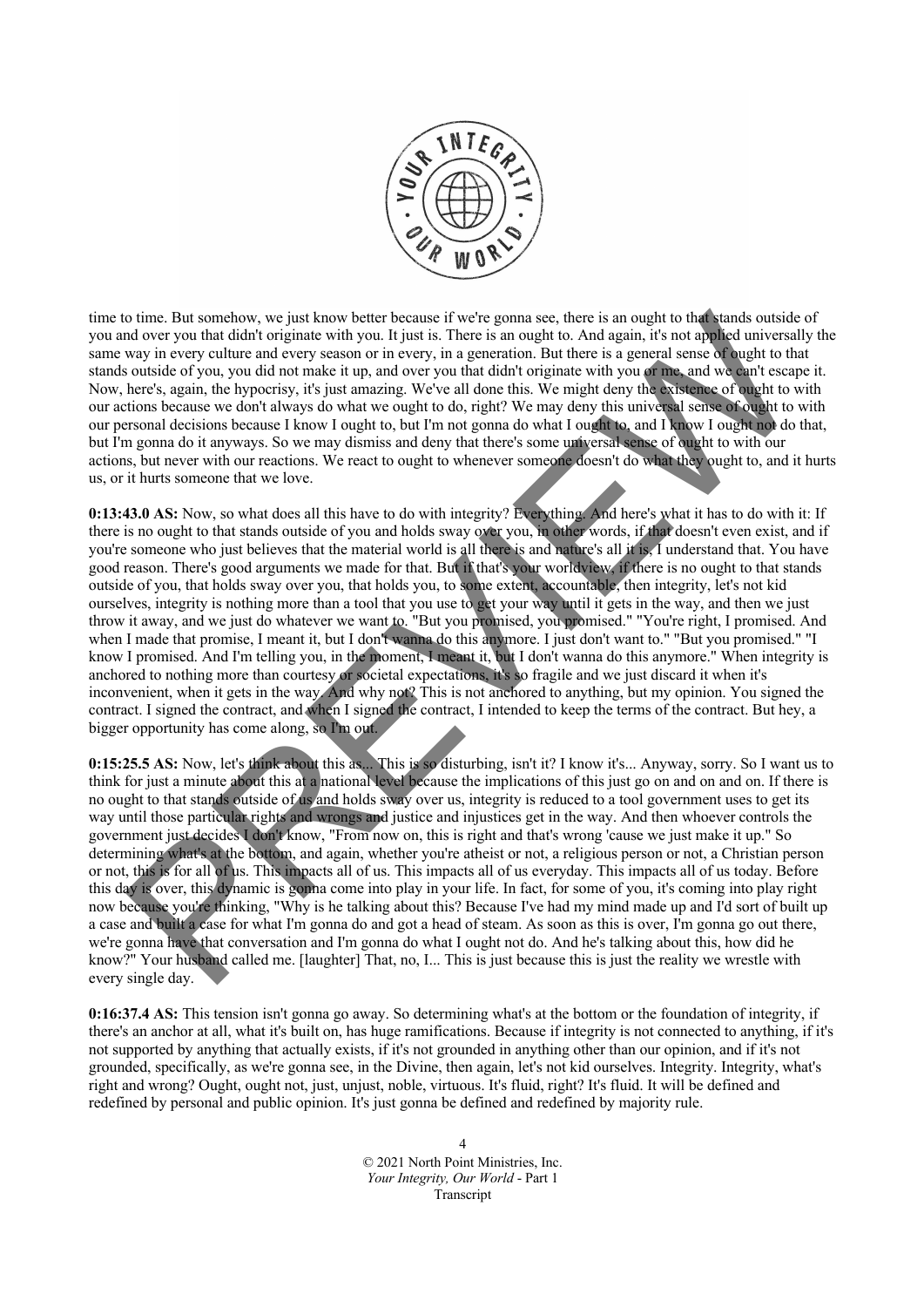

**0:17:22.3 AS:** Okay, now, let me ask you this question, and I'm gonna let you vote on this in a minute. And don't leave, okay? And don't... Just to make a point: Should women be allowed to vote? Or should they? Or let's just vote, okay, if you think women should be allowed to vote, let's just... Raise of hand. Do you think women should... This is not a trick question, guys. It's like... I cheated on you? Yeah, yeah. So here's my question and don't answer this one out loud, unless you're sitting by yourself somewhere or driving. Why should women be allowed to vote? Based on what? Now, I know what it's based on. For me, I don't wanna be locked out of the house this afternoon, so I'm all for women voting. But once upon a time the majority said no, and then the majority said yes. And if there's nothing more to that topic than the majority, where does that leave us? Some may say, "What about the Constitution?" Well, that's another good illustration. What... Are the rights? Again, you don't have to answer this out loud, just to get us thinking. Are the rights guaranteed by our Constitution? Are they anchored to anything other than the opinion of the authors? 22.3 AS: Lear, now, let me ask you this question, and Tm goma let you to for this in a mindle. And don't... Just to make a point Should women be allowed to vote? Or should they if Or is metallahily women, should be allowe

**0:18:35.2 AS:** Let's take another one. I know this is so emotional, but slavery? Many thought it was right, and just, and moral because it was natural. And many in the world today, we can't even comprehend this in our way of thinking, in a Western way of thinking, modern way of thinking. But many in the world today think it's right, it's moral, it's just, and it's natural that some people were born to be ruled and other people were born to rule. It is as natural and as clear to them as the opposite is clear to us. We don't think that way. But who's to say? And what if the majority swung the other way? Would you swing with it? If not, why not? Let me dig a little bit. Do you just think you're better than all of those people in other parts of the world that think slavery is fine? Do you think you're better than them? You think you're just naturally morally superior to them? Or is there more to it?

**0:19:38.1 AS:** And if you think it's wrong, based on what? And the outrage at the very thought is an appeal to an ought; it just happened. You just know, there's something that is like "Andy, I can't even believe you're talking about this. This is disturbing to even talk about. I just know." And you wouldn't even have to come up with reasons. Even if you gave me four reasons why slavery is wrong and immoral, and I shot all four of them down when the conversation was over, you wouldn't be convinced. Which brings me to this: Does your outrage rest on anything more substantial and less fluid than your personal opinion, or even a personal conviction? Because a personal conviction is just an opinion that you say louder with more angst; same thing, right? Or your life experience: "Well, in my life experience... " Okay, so what?

**0:20:27.9 AS:** You had a life experience. Everybody has a life experience. I mean, come on, is the foundation for your moral outrage over something like slavery, or we can go right down the list, there's so many things... What's it founded on, what's it grounded in? I know it just seems self-evident to you, but behind the fact that it's self-evident to you, there are people all over the world it is not self-evident to them, so who's right? Or is there a right? Or do we just get to make this stuff up until it's inconvenient and we decide we wanna do something else? So if there's no ought and ought not that stands outside of us and holds sway over us, then right and wrong, just and unjust, is just determined by majority rule, in the case of a democracy. But it's determined by minority rule in the case of a dictatorship, or a fascist regime, or a theocracy. People with the power, they just make stuff up. They decide what's right, and what's wrong, and what's moral, what's immoral. But it's even worse than that. It's even worse than that. And you're thinking "How could it be worse than that?" In fact, just say "How could it be worse than that?"

**0:21:38.0 AS:** Yeah, I know. Thanks for asking. How could it possibly? I mean, this is terrible. And here's why: Because if there is no Divine lawgiver, if all there is is what we see, and what you see is what you get, and that's it, then we can't even hold the people in power responsible. We can't judge them, because there's no objective standard by which to judge them. I'm just judging them based on my opinion, my truth, my life experience, the way I was raised. And I'm holding them to an account, I'm holding them accountable, to a standard they never subscribed to to begin with and I don't want them holding me accountable to a standard that I never subscribed to to begin with either, so we're at a stalemate. And it's even worse than that, because if there is no objective standard by which to judge, if all there is is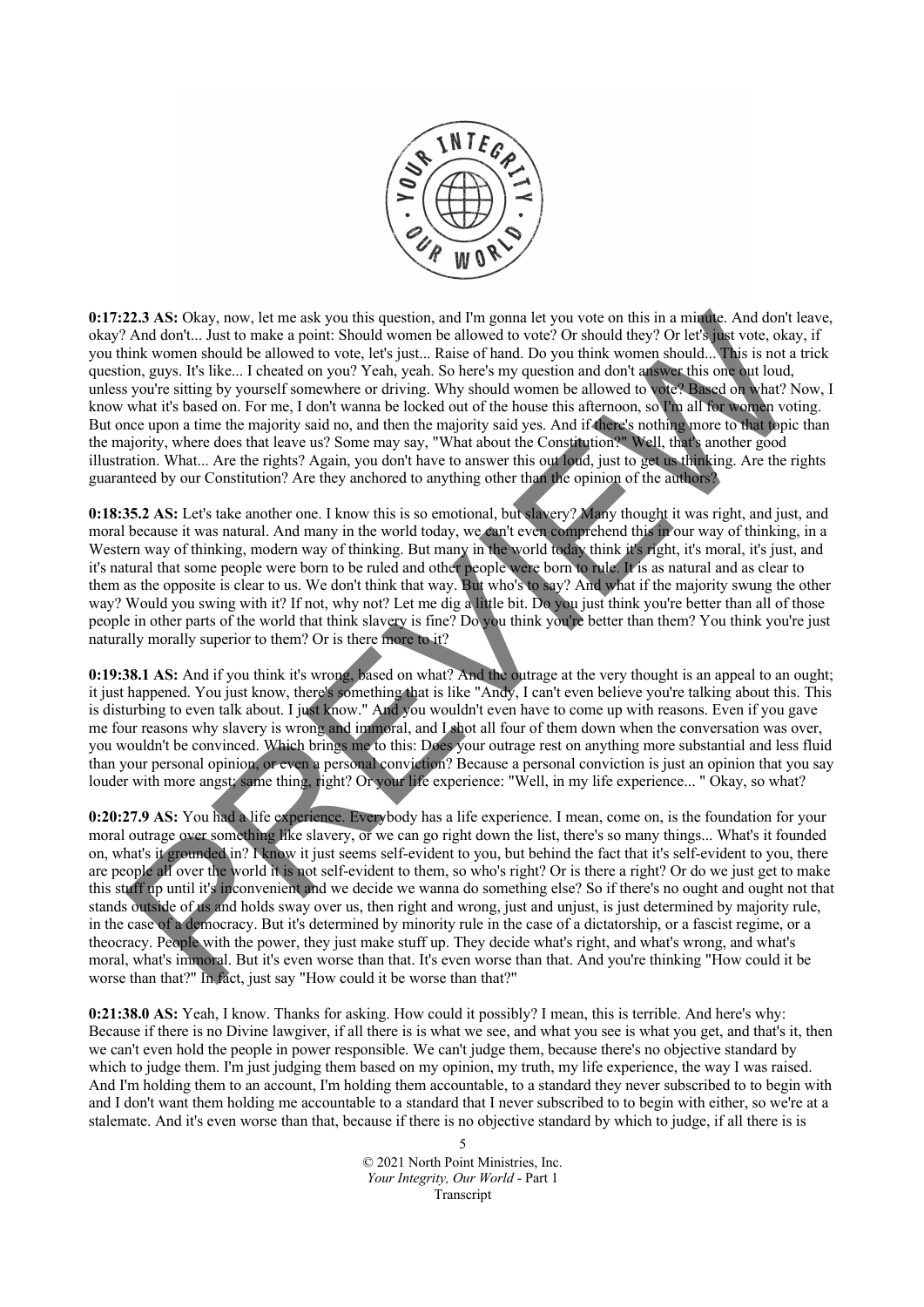

matter, they actually had no choice in the matter.

**0:22:39.5 AS:** Because matter doesn't decide, matter just is. Choices, decisions require free will; and in a purely... You know this, in a purely materialistic world there's no free will. Free will is an illusion, it's a trick of evolution, it's not actual, it's not real. We experience decision-making, but we're not actually making decisions because of physics and chemistry, natural law; it can't decide anything. It just is. So at the end of the day, the people who see the world differently than us, we can't judge them, we're holding them accountable to something we just made up. Unless there's an ought to that we're all accountable to, that holds sway over us, and judges us. If that doesn't exist, in the end, it really is just survival of the fittest, evolution by natural de-selection. If there is no Divine, and if there is no Divine lawgiver, it's just self-serving opinion, it's just majority rule. And integrity just becomes a useful tool to help other people feel guilty, and to hold them accountable, and to meet our expectations until it's not. And then at the end, ought to is just up to you; the ought to is just up to me.

**0:24:12.5 AS:** But we know better. We know better. We know better. Even if you aren't sure about a personal god, you know better. Even if you walked away from God. I mean, even if you've read all the books, in your personal experience day-to-day before this day is out, you know better. There is something outside of you that's bearing down on you. And here is the amazing thing, and this is what I don't think I can convince all of you of today, but if you'll hang with us for the next few weeks, I hope someone or something will convince you. The moment... This is so amazing to me. The moment that we attempt to justify a behavior in our minds... Okay, think about this: We're gonna have one of these before the day is over. The moment, the moment you try to justify a behavior in your mind, "I shouldn't, but I'm going to" "I should not tell her that, but I'm gonna tell her that anyway" "I shouldn't lie" "I should show them" "I should, but I'm not" "I shouldn't, but I am" as soon as you enter into that internal argument with yourself, you acknowledge the Divine whether you believe in it or not, you acknowledge accountability to something that you did not create, and you can't shake.

**0:25:43.7 AS:** Paul, the Apostle Paul, he explained it different and better, and his is a lot shorter, so I'm just gonna read you his, but I get 30 minutes so I just couldn't read this and dismiss. But I will tell you this is better, and he's writing to Judean and Galilean Jesus' followers, they're new Christians, sons and daughters of Abraham who were raised on Torah, they were raised on the law. And here's something we can understand if we stop and think about it, these 1st century, and 2nd century too, but especially these 1st century Judeans, Galileans, sons and daughters of Abraham, their consciences were fine-tuned to the Law of Moses. I mean, fine-tuned. And sometimes your conscience can be too active, like you're too sensitive to things. So like 10 years, I know we can't get off on this, but like 10 years after the Resurrection... It's such a great story. Ten years after the Resurrection, Peter who's been with Jesus the whole time, the whole ministry, Peter gets to the door of Cornelius' house, and Cornelius is a Gentile, and Cornelius has invited Peter over to talk about Jesus. Isn't that what Peter's supposed to do? Like, Go ye therefore into all the world. How about you just go up the street? This isn't like a big deal. Actually, it's a day and a half journey. r, they actually had no choice in the matter.<br>
29.5 AS: Recause matter dustrice fucient at the same relations require free will; and was purely...<br>
this, in a purely meterialistic world there's no free will. Free will is a

**0:27:00.3 AS:** He's invited to Cornelius' house, 10 years after the Resurrection. This is a guy who ate breakfast with his resurrected Savior on the beach, and Jesus said, Go into all the world, and he gets to Cornelius' house and it's like, "Ugh." And in his letter, it says he says, "This is the first time I've ever been in a Gentile's home." It's like what? Yeah, because their consciences was fine-tuned to the Torah and to the 1st century teaching of how Torah was supposed to be lived out. So when these Judeans and Galileans, sons and daughters of Abraham, when they realized these Gentiles, people like most of us, are beginning to worship their God and are gonna follow their Messiah and embrace Jesus as their Messiah as well, they were like, "Okay, wait, wait, wait. How are they gonna do this? They don't even know Torah. They don't even go to synagogue. They know nothing. How in the world are they gonna live a life that's pleasing to God when they don't have the law?" So Paul's like, that is a great question. So here is an answer. Here's what he says,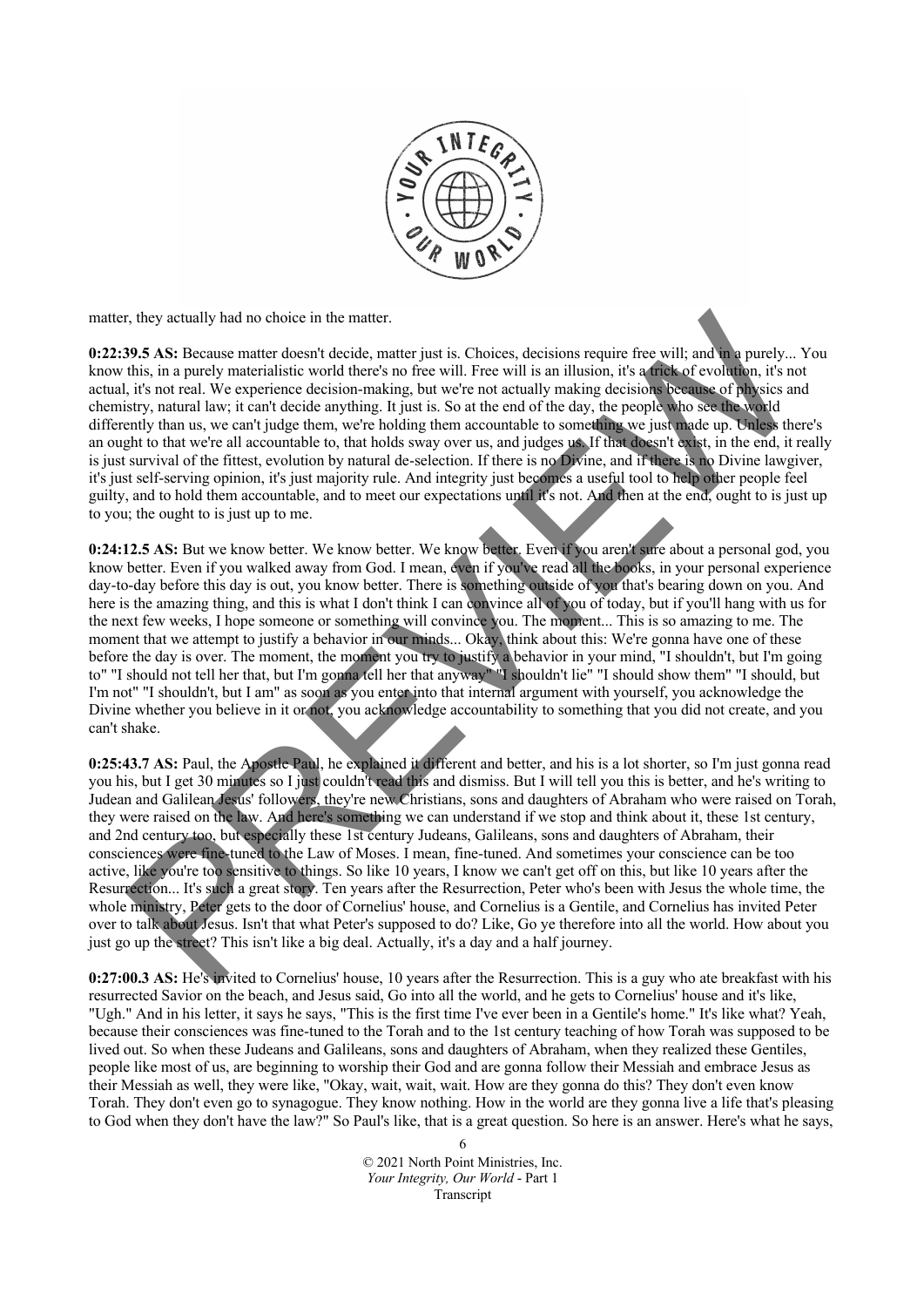

When Gentiles, talking about most of us, who do not have the law, because they just didn't grow up with it, they don't have it in their hearts; their minds or consciences aren't fine-tuned.

**0:28:12.2 AS:** When Gentiles who do not have the law do instinctively things required by the law, when they, as they begin to follow Jesus and they become more honest and they quit stealing, they quit cheating, and they quit cheating with their measure and their weights in the marketplace, when they begin to live better, more ethical, more moral lives, he says there's something that's intuitive, there's something that their conscience begins to be more fine-tuned, not to Torah, not to the law as given to the Jews. He says, But God's doing something on the inside, they just know those things are wrong. He says, when that happens, when they're like, suddenly you know that didn't bother me before, but now I'm like, I'm not doing that anymore. Remember Zacchaeus? He stole and stole and stole and stole, then he meets Jesus, like "I'm giving it all back, plus some." It's like, "Whoa, what happened? Dude, what did you read?" "I didn't read anything, I just met Jesus, I didn't have to read it. It's like suddenly, my eyes are open, I see the world a different way." He says, Paul, when that happens, they are... He says they are a law for themselves even though they don't have The Law. They have a law, they don't have The Law, they don't have Torah.

**0:29:19.0 AS:** But where did that come from? Where does this enlightenment come from? Where does this sense of right and wrong that suddenly their eyes are open to? Paul says they show... He said, I've been around. I've been all around the Mediterranean Basin inviting Gentiles to following Jesus, here's what I've discovered. They show that the requirements of the law are written on their hearts. They show that the requirements of the law, not the sacrificial law, the how you treat other people law. The law are written on their hearts, their consciences. Their consciences are becoming, are starting to get fine-tuned to the Divine law of God that's for everybody. Then here's something we all experience everyday, and their thoughts... This is so interesting, and their thoughts sometimes accuse them. Isn't that weird? It's like your body is moving in this direction because you've decided what you're gonna do and your thoughts go, "Don't do that." It's like, wait, how many of me are there? I just had a thought that conflicts with the direction of my body and I had already made up my mind so do I have two brains? He says no. There's an internal tension now because they've been awakened to the Divine law of God. Their thoughts are accusing them, and at other times defending them. "Good job, good job, good job. Yeah, you're probably not gonna get a bonus now, but you did the right thing." Gentiles, that also in most of two do not have the law, because they just didn't grow up with it, they do<br>contribute about most of two do not have the law do instinctively things required by the law, when hey, as the<br>12.2

**0:30:38.9 AS:** She's in tears, he's in tears, your kids are upstairs crying but that was a conversation you needed to have. Good job. Gentiles who didn't have or know the Ten Commandments are condemned by their conscience and encouraged by their conscience any time they intersected with the law of God, whether or not they had the official law of God. So, ought to, ought to is not completely up to you, and ought to is not completely up to me. There is an outside agent. And this is huge. I just want you to think about this, especially if you're not a Christian or used to be, you're rethinking it. The moment, the moment we attempt to justify a behavior in our minds, we acknowledge the law of God written on our hearts. You say, I don't believe in God. I'm not saying you should or that you do, I'm just telling you. You've been wrestling with ought to your whole life, and you thought it was condition and societal conditioning and certainly there's certainly some of that, right? But I'm just telling you. You have experienced, and Apostle Paul talks about this in some of the other places, you have experienced the Divine, you have experienced an encounter with a God who loves you, who has written His law on your heart, and you know you didn't make it up, and you can't escape it. And you made a big, big, big bad decision.

**0:32:06.7 AS:** And the only way to assuage your guilt and your conscience, is you had to start making other bad decisions. And your Heavenly Father says, "Come back. Come back from the edge. Come back from the brink. I don't want you to wrestle with this, because to wrestle with your conscience is to wrestle with me because I placed my law in your heart." The moment we attempt to justify a behavior in our minds we acknowledge the law of God written in our hearts, the rule of God, the kingdom of God. This is why I love to say that everyone should consider following Jesus,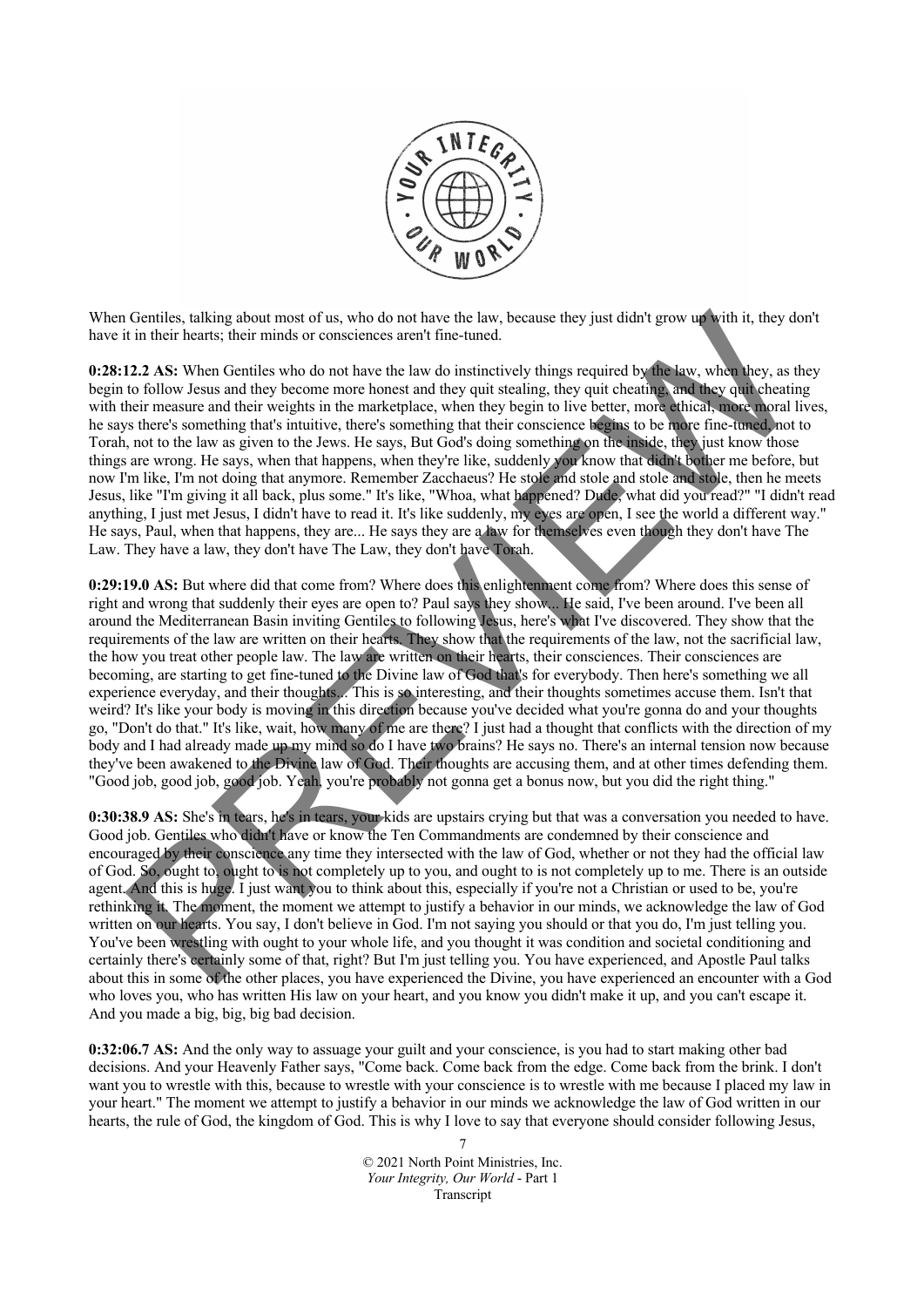

because Jesus came to planet earth and he ignited and he launched and he initiated the rule and the kingdom of God on earth, and he placed his law in our hearts. And when you do the right thing, when you do the costly thing, when you do the thing that costs you financially, costs you relationally, costs you reputationally, costs you some followers, now you're not gonna get invited back, now you're not gonna get invited in, now your life's gonna be different because you did the right thin, you have intersected with the Divine because you obey the law of God written on your heart. You have participated in it. These are Jesus' words, I love this. You are not far from it.

**0:33:28.5 AS:** So, we're gonna talk about integrity from lots of different angles, but to get started, it's anchored to something beyond our fluid opinions, and it's anchored to something beyond anyone's fluid opinions or majority opinion. It's informed by a value system that stands outside of us, that stands over us, that puts pressure on us. And it represents what's best for us, and it represents what's best for the people around us. And the reason you know it's what's best for you, is because when someone treats you the way they ought not treat you, you appeal to the law of God in your heart and you appeal to the law of God that you hope is in their heart as well. It's more than simply being a good person, it's living in sync with the will of God. When you do what's right and it costs you, you declare the rule of God over you. You're not just making a good decision, you're not... This is what's so amazing. You're not just doing the right thing, you are declaring the rule of God over you, and you are participating in the kingdom of God, whether you meant to or not, and whether you believe in God or not. And when you insist that other people treat other people justly, and when you insist that other people treat other people right, and when you insist that other people treat other people fairly, you're participating in the kingdom of God as well. se Jeaus cannet to planet earth and the ignited and he launched and he initiated the rule and the function of God were some of the state and the initiated the rule and the function of God were spin and tests you framewith

**0:35:06.9 AS:** So wrapping this up. Integrity, we expect it, you can't not expect it, we celebrate it. Every time you see it, you celebrate it. Those are the heroes, right? And we can't escape it. But the question is this, the questions are these, I guess. How do you get it? For some of you, how do you get it back? How do you guard it? How do you model it for your kids? That's what this series is all about. So, don't miss part two of Your Integrity, Our World. Next time, we're gonna talk about how to position integrity as your guide. So I hope to see you then.

**0:35:51.2 AS:** But before you go, three questions to keep the conversation going, or to get the conversation going. Parents, my goodness, my goodness, please figure out a way to have these conversations and ask some of these questions with your children. And if you have answers to the first two of these questions, these are the legendary stories that should flow generation, after generation, after generation in your family, because when kids see their parents and grandparents get it right, it does something in their heart. Question number one, have you ever done the right thing because it was the right thing and paid a price as a result? Was it worth it? Your kids need to know those stories, grandkids need to know those stories. Number two, have you suffered personally because of someone else's lack of integrity? Yeah, this is just a reminder, over lunch, every small group can tell those stories. And then number three, would you commit Proverbs 11:3 to memory? This is gonna be our key verse throughout this series. I would love for you to commit it to memory. There's several different translations.

**0:36:44.7 AS:** I memorized it in NIV, but I'm gonna teach it out of the New American Standard Version, it says this, "The integrity of the upright will guide them," we're gonna talk about that next week, "but the crookedness of the treacherous will destroy them." So, this is a big topic. It's as big as our lives, it's gonna intersect with your life before this day is even over. It's as big as our community. It's as big as our country. So, in addition to participating in this series yourself, I hope you will share it with some friends. It may make all the difference in the world to them. It may keep them from doing something they ought not do simply because somebody was talking about what they ought to do. They may be on the verge of a decision they will regret for the rest of their lives, and you could be the catalyst to keep them from moving in that direction. I'd love to pray for us and we'll go.